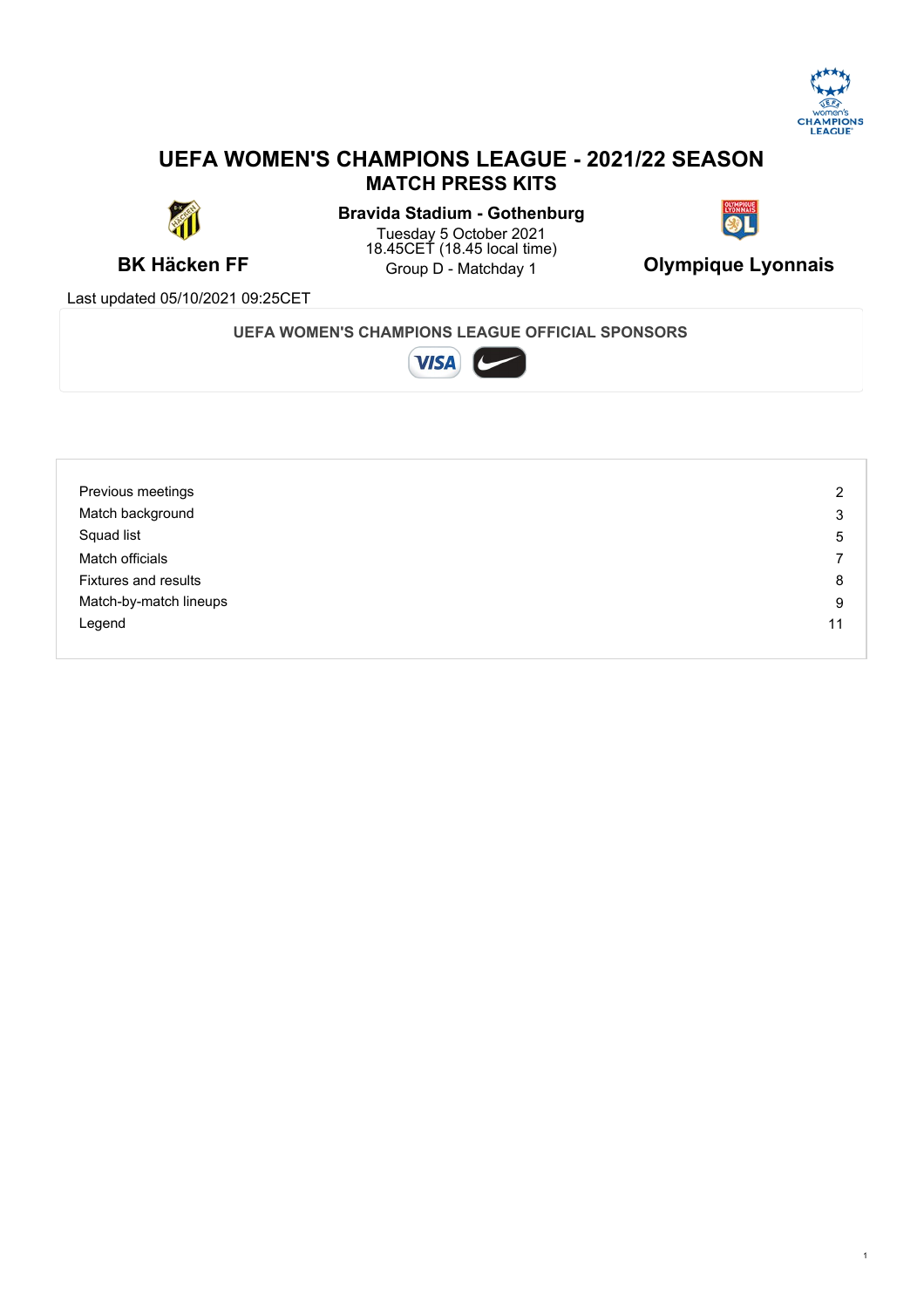# **Previous meetings**

# **Head to Head**

No UEFA competition matches have been played between these two teams

## **BK Häcken FF - Record versus clubs from opponents' country**

BK Häcken FF have not played against a club from their opponents' country

# **Olympique Lyonnais - Record versus clubs from opponents' country**

### **UEFA Women's Champions League**

| Date       | Stage | <b>Match</b>                                | <b>Result</b>       | Venue | <b>Goalscorers</b>                                  |
|------------|-------|---------------------------------------------|---------------------|-------|-----------------------------------------------------|
| 28/03/2013 | QF    | FC Rosengård - Olympique<br>Lvonnais        | $0 - 3$<br>agg: 0-8 | Malmo | Schelin 15, Rapinoe<br>53, Renard 89                |
| 20/03/2013 | QF.   | <b>Olympique Lyonnais - FC</b><br>Rosengård | $5 - C$             | Lyon  | Thomis 18, Schelin<br>24, 62, Abily 71,<br>Necib 89 |

### **UEFA Women's Champions League**

| <b>Date</b> | <b>Stage</b> | <b>Match</b>                 | <b>Result</b>     | <b>Venue</b> | <b>Goalscorers</b>                          |
|-------------|--------------|------------------------------|-------------------|--------------|---------------------------------------------|
| 28/04/2010  |              | Umeå IK - Olympique Lyonnais | $0-0$<br>agg: 2-3 | Jmeå         |                                             |
| 10/04/2010  |              | Olympique Lyonnais - Umeå IK | $3 - 2$           | ∟yon         | Necib 3, 42, Katia 83;<br>Pettersson 19, 71 |

### **UEFA Women's Champions League**

| <b>Date</b> | <b>Stage</b> | <b>Match</b>                        | Result                 | Venue | <b>Goalscorers</b>  |
|-------------|--------------|-------------------------------------|------------------------|-------|---------------------|
| 06/04/2008  | SF           | <b>Umeå IK</b> - Olympique Lyonnais | $0 - 0$<br>agg: 1-1 ag | Umeå  |                     |
| 30/03/2008  | SF           | Olympique Lyonnais - Umeå IK        | $\overline{ }$         | Lyon  | Necib 72; Edlund 57 |

|                     | Home |  | Away                                              |  | Final |  |  | <b>Total</b> |  |  |  |  |  |  |
|---------------------|------|--|---------------------------------------------------|--|-------|--|--|--------------|--|--|--|--|--|--|
|                     |      |  | $ P d W D L P d W D L P d W D L P d W D L GF GA $ |  |       |  |  |              |  |  |  |  |  |  |
| <b>BK Häcken FF</b> |      |  |                                                   |  |       |  |  |              |  |  |  |  |  |  |
| Olympique Lyonnais  |      |  | 3 2 1 0 3 1 2 0 0 0 0 0 0 6 3 3 0 12 3            |  |       |  |  |              |  |  |  |  |  |  |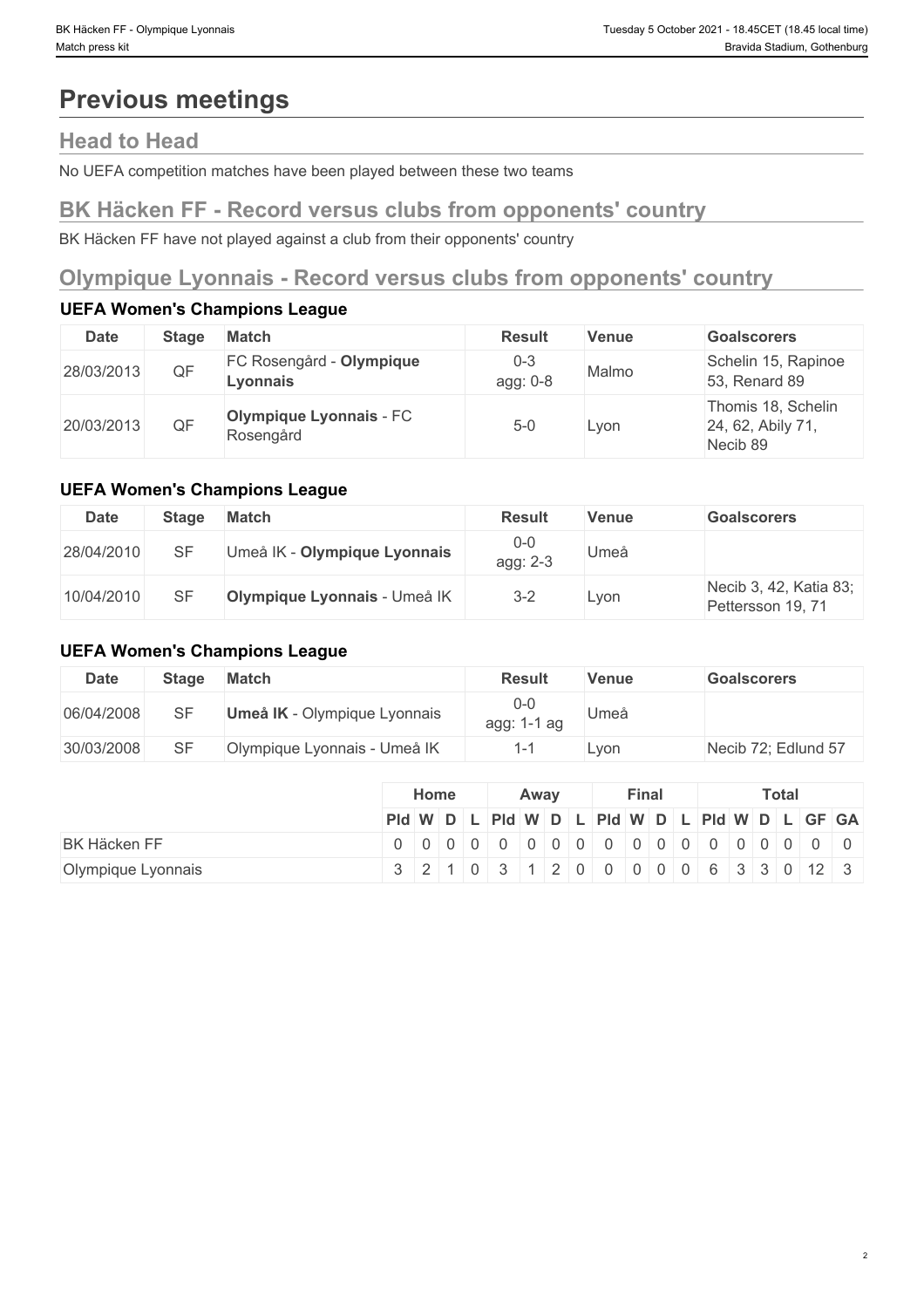# **Match background**

Swedish champions Häcken, who scooped their first Damallsvenskan title in 2020, face the daunting prospect of the most decorated club in UEFA Women's Champions League history in their Group D opener.

The Gothenburg-based side, then known as Göteborg, reached the quarter-finals of this competition in successive seasons (2011/12 and 2012/13), and will be seeking to improve upon exits at the round of 32 stage in the past two tournaments.

The Getingarna, who added the 2020/21 Svenska Cupen to their trophy cabinet in May, booked their place in this holders Vålerenga.

Lyon, the most successful outfit in the history of this competition, aim to get back to winning ways after their five-year reign as UEFA Women's Champions League title holders was ended in the quarter-finals last term.

IVersiden FF - Olympique Lyonnais<br> **Match background**<br>
Swedish champions Häcken, who scooped their first Damallsvenskan title in 2020, face the daunting prospect of the<br>
most decorated club in UEFA Women's Champions League Les Lyonnaises were eliminated on away goals in the last eight last season, following a 2-2 aggregate draw against Thereign Society Controller Computer Lycensia<br> **Match background**<br> **Match background**<br> **Society**<br>
Society and the matter of the Computer Society and the matter of the matter of the during prospect of the<br>
Society and the m through a Wendie Renard penalty in the first leg and an early Catarina Macario strike in the return fixture, but Les Parisiennes hit back via Grace Geyoro's strike and an own goal from the unfortunate Renard. Skitester fi" - Olmouse Lycores<br>
Medical Dack Cyrrole Compassion of The 2-1 first Damallsversekan title in 2020, face the deunting prospect of the<br>
Sive-dist charges the Sonic Dack Women's Champions League history in their It histone FF - Oymous I payes<br>
Marked The Company in The 2020/21 campaign in the 10 campaign in the 2020. See the daunting prospect of the<br>
By edisch in the Cofebourg-based side, then known as Goldeon, reached the guardie Sheek alleady to the state of the state of the first Damstevenstan title in 2020, face the daming propert of the more leading than the first Damstevenstan title in 2020, face the daming term of the state of the leading the Sweetsh clauses tiskent who has a stange the rest for the features that a 2020 came in the club since 2016, and the computed the computed the computed the computed the computed the computed as the computed as the computed hold to the minimal of the minimal of the state in the state of the age of 15, when a concept of the age of the age of the age of the age of the age of the age of the age of the age of the age of the age of the age of the

Lyon's 14-year grip on their domestic championship was also ended by the team from the French capital in 2020/21, who claimed their first top-flight silverware by finishing a point clear of runners-up Les Fenottes.

qualifying with a pair of 2-1 successes, ensuring a 4-2 aggregate victory against Levante, who finished third in the enviable record of having won their opening continental fixture in each of their 15 seasons in European competition. Division 1 Feminine ireals farms for 10.5, 12.1, Joan Lic Vissouris side her is a her open a division of her new side, including on cost to the side properties the side of the side of the Side including one is the side of Patientes fit date: the user campaign with the patient of the university and the spent in the spent in the spent in the spent in the spent in the spent in the entire the patient of the first the spent in the spent in the who callente than the top-lign ten every then the step of the content of the change in the contents. Wo change in the part of the contents of the first club – in their 4-3 decreases, ensuring a 4-2 approach victoring with

### **Ones to watch - Häcken**

### **Stina Blackstenius**

The 25-year-old striker began her top-flight career with Linköpings, lifting the Damallsvenskan trophy in 2016 along with two Svenska Cupens, having joined from lower-league Vadstena GIF in 2013.

The Swedish international spent two years in France with Montpellier (2017-19), where she finished as runners-up in Division 1 Féminine behind today's opponents Lyon in her first campaign with La Paillade. She returned for a second spell with Linköpings in 2019, before joining Häcken in time for the 2020 season.

The forward's six goals propelled Sweden to UEFA Women's Under-19 Championship glory in Israel in 2015, and ensured she won the tournament's Golden Boot prize. She was also part of the Swedish senior squad that finished third at the 2019 FIFA Women's World Cup.

markswoman in the division so far this campaign with 14 goals having notched two hat-tricks along the way.

### **Pauline Hammarlund**

league scorer with 12 strikes. Only FC Rosengård's Anna Anvegård (16) netted more in the division last term.

The striker scooped her first Swedish top-flight title back in 2012 with first senior side Tyresö FF.

The Swedish international represented her nation at UEFA Women's EURO 2017 as they were knocked out at the quarter-final stage. However, she was part of the Under-19 side that were crowned European Champions in 2012 and won silver at the 2016 Olympic Games in Brazil.

concentrate on football.

### **Johanna Rytting Kaneryd**

A midfielder who can also play at wing-back, she joined Häcken from FC Rosengård in December 2020. She has Vålerenga on 8 September.

shortly after signing for the club from Djurgårdens IF.

Champions League final defeat against Wolfsburg in Lisbon in May 2014.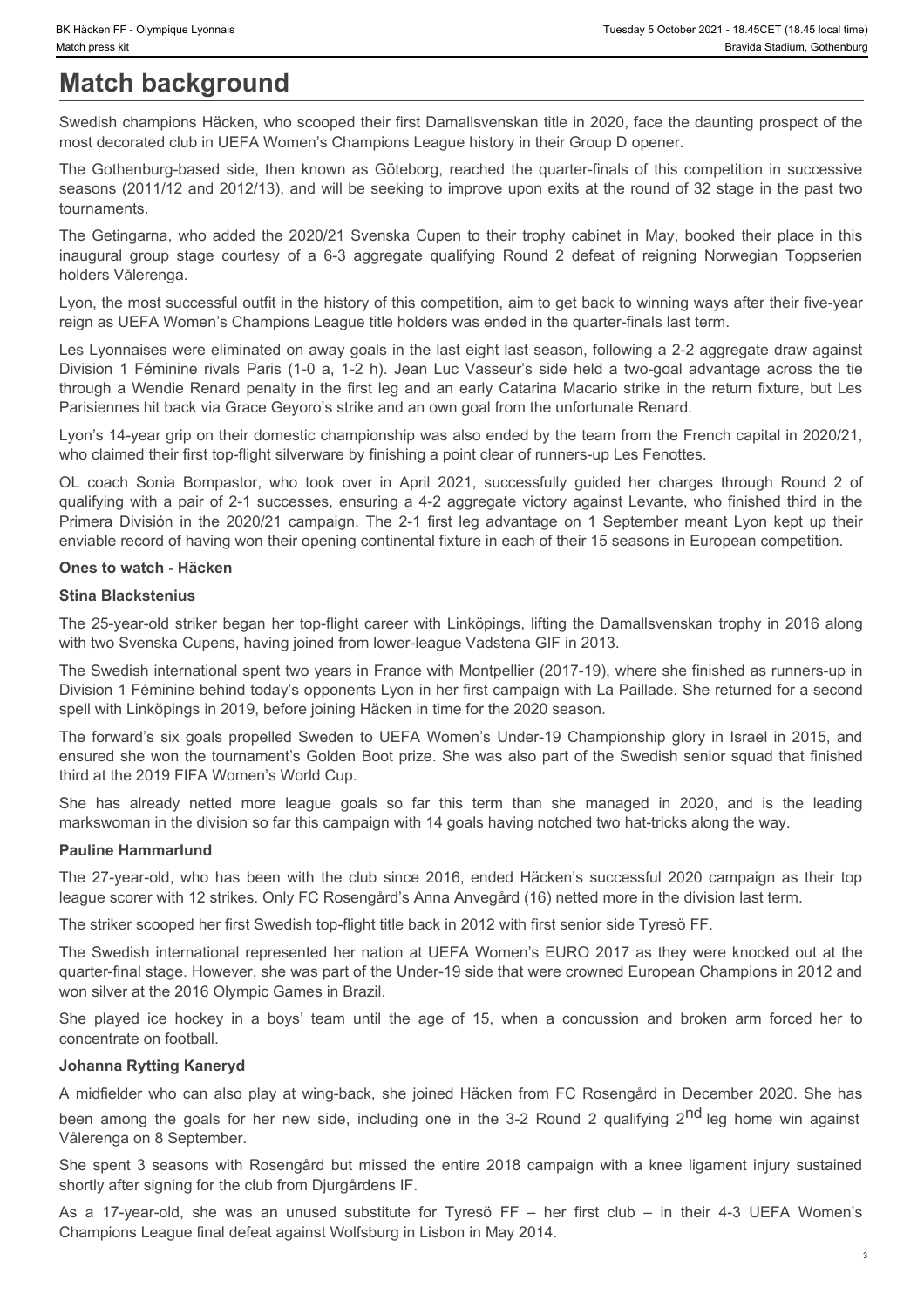Capped at various youth levels by Sweden, she made her senior international debut earlier this year.

### **Ones to watch - Lyon**

### **Signe Bruun**

summer.

Tuesday 5 October 2021 - 18.45 Cert (18.45 local time)<br>
Match press kit<br> **Capped at various youth levels by Sweden, she made her senior international debut earlier this year.**<br> **Christian Capped at various youth levels by** Societive EF-Olympique Lyonnais<br>
A two-times and<br>
A two-times Section March Danish league champion Societies by Sweden, she made her senior international debut earlier this year.<br> **Capped at various youth levels by Sweden** clinched their maiden Division 1 Féminine title last term, following an injury-hit 2019/20 campaign where she did not make a league appearance. European Championship provides and the set of the best goals and horizons of the set of the set of the set of the set of the set of the set of the set of the set of the record of the record of the record of the record of t The centre-back has appeared in all nine of Les Lyonnaises' first simulate and the centre-back has a statistical of the centre-back has a proportion of Christian and the centre-back of Christian and the centre-back back of Ones to watch - Lyon<br>
Signe Bruun of participan from Paris, their scourge of last season, abong with team-matie Christiane Ender this<br>
aumention as a by-season Division of the finite club Fortuna Highring, aho notiched sev summer.<br>
Summarism three goals are contributed in the control of the matches in the control of the score of the matches in<br>Calibration scores three goals in the control of the score of the UEFA of the UEFA Model of the mat

The Danish international opened her goalscoring account for Lyon in style, netting a hat-trick after coming on as a half-time substitute in the 6-0 victory against Dijon on 12 September.

The forward equalled a competition qualification best by scoring eight goals in the Under-17's 11-0 UEFA Women's Netherlands' Vivianne Miedema against the same opposition two years earlier.

### **Christiane Endler**

The Chilean international goalkeeper Endler joined Lyon in the summer after a successful four-year spell at Division 1 Féminine rivals Paris Saint-Germain.

The 30-year-old is widely regarded by many as one of the best goalkeepers in world football and her 13-year senior career to date has been laden with accolades and honours.

Endler, who has 69 international caps for Chile, captained her country at the Tokyo Olympics in the summer of 2021 and adds inspirational leadership as well as world class skills to this Lyon side.

### **Wendie Renard**

The 31-year-old has been with Lyon since 2006, and on 12 September celebrated her 400<sup>th</sup> appearance for the club with a 6-0 success against Dijon, but has missed the last couple of league matches due to a minor injury sustained whilst on international duty. The Chiesen tremendonal goaliseper Endler yones Lyon in the summer after a successful four-year speel at Division 1<br>The 30-year-old is widely regarded by many as one of the best positespeel in world footsall and her 13-yea

The French international, who has won 126 caps for her country, has made more UEFA Women's Champions League appearances than any other player and is five games away from racking up her century in the competition.

She is one of three players to have collected a winners' medal in all seven of Lyon's record number of triumphs in this competition, along with Sarah Bouhaddi and Eugénie Le Sommer.

match that feat.

### **Key stats**

Champions League in both 2012 and 2013

Häcken earned their place in the 2021/22 UEFA Women's Champions League group stage with a 6-3 aggregate win against Norwegian club Vålerenga. Swedish international striker Stina Blackstenius scored in both legs of the tie

season **season** and the season of the season of the season of the season of the season of the season of the season

Lyon have lost just one of their last 34 UEFA Women's Champions League matches

Lyon have scored in 26 successive UEFA Women's Champions League matches. The last time they failed to score in the competition was in April 2018 vs Man. City (D 0-0)

Lyon have not conceded a goal in their previous three away UEFA Women's Champions League matches in Sweden (0-0, 0-0, 3-0)

Lyon defeated FC Rosengård 3-0 in their last UEFA Women's Champions League fixture in Sweden (2013 quarterfinal, second leg)

Lyon are the only team to have played more than 100 matches in the UEFA Women's Champions League, this is their 113th game in the competition

Lyon's Ada Hegerberg is the all-time highest goalscorer in UEFA Women's Champions League history with 53 goals League, if she plays here, it will be her 96th appearance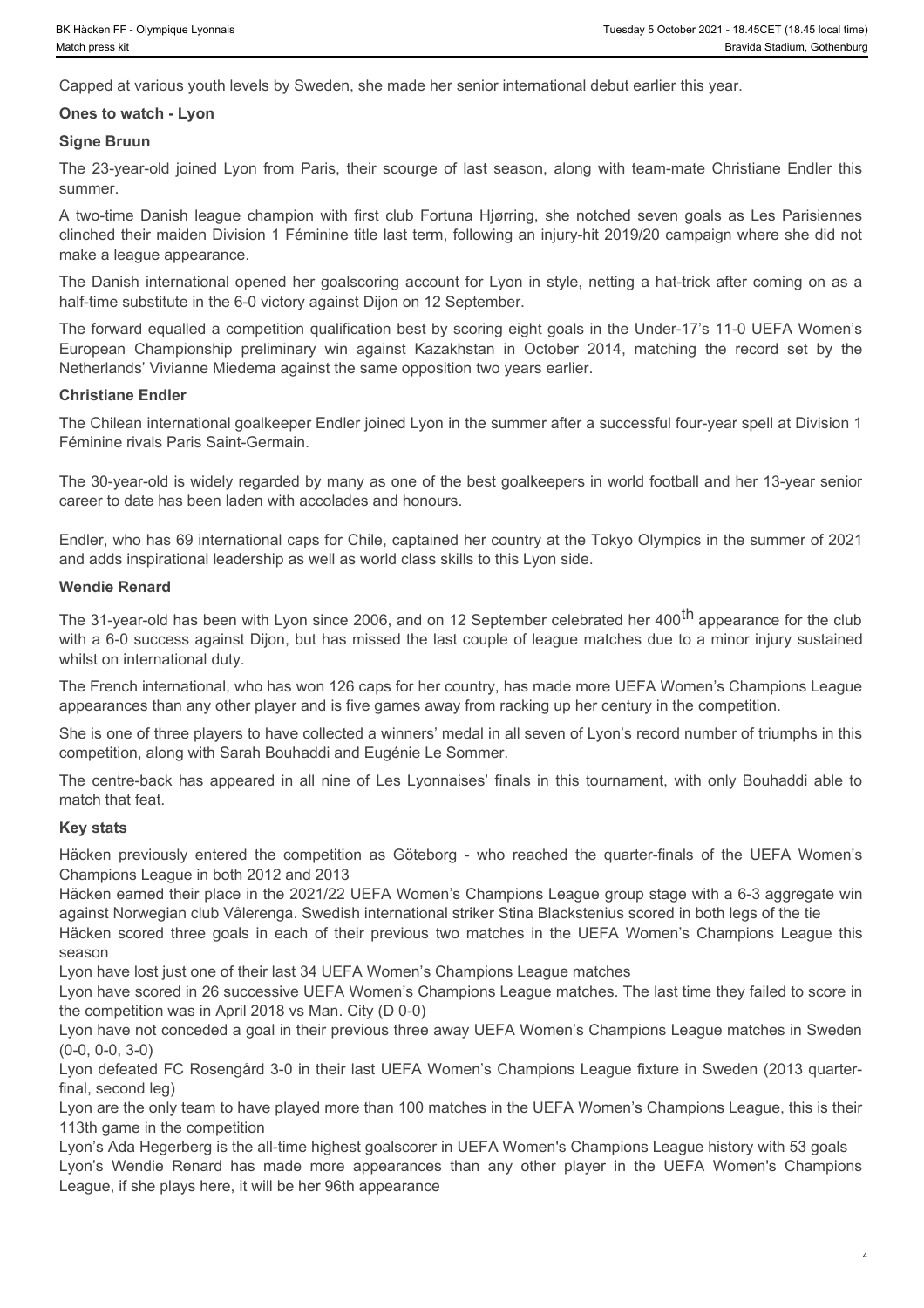# **Squad list**

## **BK Häcken FF**

| UWCLQ UWCL UWCL UEFA<br>Age D Pid Gis Pid Gis Pid Gis Pid Gis<br>Nat.<br><b>DoB</b><br><b>Goalkeepers</b><br>NED 12/01/1986 35<br>1 Loes Geurts<br>$\sim$<br>$\overline{\phantom{a}}$<br>$\overline{\phantom{a}}$<br>13 Jennifer Falk<br>SWE 26/04/1993 28<br>$2$ -<br>$\overline{2}$<br>$\sim$<br>$\sim$<br>$\sim$<br>30 Lisa Hall<br>SWE 08/02/2002 19 - - - - - - - - - - - -<br><b>Defenders</b><br>3 Beata Kollmats<br>SWE 06/07/1992 29<br>$\overline{2}$<br>$ -$<br>$\sim$<br>4 Emma Kullberg<br>SWE 25/09/1991 30<br>2<br>5<br>$\sim$ $-$<br>$\sim$<br>5 Lotta Ökvist<br>SWE 17/02/1997 24<br>$\overline{2}$<br>$\sim$<br>$\sim$<br>$\sim$<br>8 Luna Gewitz<br>DEN 03/03/1994 27<br>2<br>$\sim$ $ \sim$ $\sim$<br>$\sim$ $-$<br>$\sim$<br>$\sim$<br>17 Anna Csiki<br>HUN 14/11/1999 21<br>$-1$ $-$<br>$\overline{2}$<br>$\sim$<br>$\sim$<br>20 Hanna Wijk<br>SWE 15/12/2003 17 - 1 -<br>$\overline{2}$<br>$\sim$<br>26 Julia Karlenäs<br>SWE 06/10/1993 27 - 2 -<br>$\mathbb{R}$<br>AUS 22/03/1997 24<br>6 Dylan Holmes<br>$-1$<br>$\overline{\phantom{a}}$<br>SWE 02/08/1995 26<br>$- 2$<br>9 Filippa Curmark<br>4<br>$\sim$<br>$ \,$<br>SWE 11/05/1993 28<br>10 Elin Rubensson<br>$\overline{2}$<br>14<br>$\sim$ $-$<br>$\sim$<br>$\sim$<br>15 Julia Zigiotti Olme<br>SWE 24/12/1997 23<br>$2$ -<br>$\overline{2}$<br>$\sim$<br>$\sim$<br>$\sim$<br>$SRB$ 26/06/1991 30 - 2 -<br>23 Milica Mijatović<br>4<br>$\mathbf{r}$ and $\mathbf{r}$<br>$\sim$<br><b>Forwards</b><br>7 Stina Blackstenius<br>SWE 05/02/1996 25<br>2 <sup>1</sup><br>$\mathbf{3}$<br>$\sim$<br>$\sim$<br>$\sim$<br>SWE 07/05/1994 27<br>11 Pauline Hammarlund<br>$\overline{2}$<br>$\sim$<br>$\equiv$<br>$\sim$<br>DEN 24/01/1996 25<br>12 Stine Larsen<br>$\overline{2}$<br>16<br>$\sim$ $-$<br>$\sim$<br>$\sim$<br>$\sim$<br>21 Diljá Ýr Zomers<br>ISL 11/11/2001 19<br>$-1$<br>$\sim$<br>$\sim$<br>$\equiv$<br>25 Alice Söndergaard<br>SWE 22/05/2003 18<br>$\equiv$<br>$\sim$<br>$\sim$<br>$\sim$<br>$\sim$<br>$\sim$<br>29 Mille Gejl<br>DEN 23/09/1999 22<br>$\overline{2}$<br>9<br>$\sim$<br>$\sim$<br>$\sim$<br>$\sim$<br>33 Johanna Rytting Kaneryd<br>SWE 12/02/1997 24<br>$\overline{2}$<br>$\overline{2}$<br>$\sim$<br>$\mathbf{1}$<br>$\sim$<br>$\sim$<br>Coach |              | <b>Current season</b> |                          | <b>All-time</b> |                                                                                                              |
|-------------------------------------------------------------------------------------------------------------------------------------------------------------------------------------------------------------------------------------------------------------------------------------------------------------------------------------------------------------------------------------------------------------------------------------------------------------------------------------------------------------------------------------------------------------------------------------------------------------------------------------------------------------------------------------------------------------------------------------------------------------------------------------------------------------------------------------------------------------------------------------------------------------------------------------------------------------------------------------------------------------------------------------------------------------------------------------------------------------------------------------------------------------------------------------------------------------------------------------------------------------------------------------------------------------------------------------------------------------------------------------------------------------------------------------------------------------------------------------------------------------------------------------------------------------------------------------------------------------------------------------------------------------------------------------------------------------------------------------------------------------------------------------------------------------------------------------------------------------------------------------------------------------------------------------------------------------------------------------------------------------------------------------------------------------------------------------------------------------------------------------------------------------------------------------------------------------------------------------------------------------|--------------|-----------------------|--------------------------|-----------------|--------------------------------------------------------------------------------------------------------------|
| No. Player<br><b>Midfielders</b>                                                                                                                                                                                                                                                                                                                                                                                                                                                                                                                                                                                                                                                                                                                                                                                                                                                                                                                                                                                                                                                                                                                                                                                                                                                                                                                                                                                                                                                                                                                                                                                                                                                                                                                                                                                                                                                                                                                                                                                                                                                                                                                                                                                                                            |              |                       |                          |                 |                                                                                                              |
|                                                                                                                                                                                                                                                                                                                                                                                                                                                                                                                                                                                                                                                                                                                                                                                                                                                                                                                                                                                                                                                                                                                                                                                                                                                                                                                                                                                                                                                                                                                                                                                                                                                                                                                                                                                                                                                                                                                                                                                                                                                                                                                                                                                                                                                             |              |                       |                          |                 |                                                                                                              |
|                                                                                                                                                                                                                                                                                                                                                                                                                                                                                                                                                                                                                                                                                                                                                                                                                                                                                                                                                                                                                                                                                                                                                                                                                                                                                                                                                                                                                                                                                                                                                                                                                                                                                                                                                                                                                                                                                                                                                                                                                                                                                                                                                                                                                                                             |              |                       |                          |                 |                                                                                                              |
|                                                                                                                                                                                                                                                                                                                                                                                                                                                                                                                                                                                                                                                                                                                                                                                                                                                                                                                                                                                                                                                                                                                                                                                                                                                                                                                                                                                                                                                                                                                                                                                                                                                                                                                                                                                                                                                                                                                                                                                                                                                                                                                                                                                                                                                             |              |                       | $\sim$                   |                 | $10 -$                                                                                                       |
|                                                                                                                                                                                                                                                                                                                                                                                                                                                                                                                                                                                                                                                                                                                                                                                                                                                                                                                                                                                                                                                                                                                                                                                                                                                                                                                                                                                                                                                                                                                                                                                                                                                                                                                                                                                                                                                                                                                                                                                                                                                                                                                                                                                                                                                             |              |                       | $\sim$                   | 4               |                                                                                                              |
|                                                                                                                                                                                                                                                                                                                                                                                                                                                                                                                                                                                                                                                                                                                                                                                                                                                                                                                                                                                                                                                                                                                                                                                                                                                                                                                                                                                                                                                                                                                                                                                                                                                                                                                                                                                                                                                                                                                                                                                                                                                                                                                                                                                                                                                             |              |                       |                          |                 |                                                                                                              |
|                                                                                                                                                                                                                                                                                                                                                                                                                                                                                                                                                                                                                                                                                                                                                                                                                                                                                                                                                                                                                                                                                                                                                                                                                                                                                                                                                                                                                                                                                                                                                                                                                                                                                                                                                                                                                                                                                                                                                                                                                                                                                                                                                                                                                                                             |              |                       |                          |                 |                                                                                                              |
|                                                                                                                                                                                                                                                                                                                                                                                                                                                                                                                                                                                                                                                                                                                                                                                                                                                                                                                                                                                                                                                                                                                                                                                                                                                                                                                                                                                                                                                                                                                                                                                                                                                                                                                                                                                                                                                                                                                                                                                                                                                                                                                                                                                                                                                             |              |                       | $\sim$                   |                 | $2 \mid$<br>$\sim$                                                                                           |
|                                                                                                                                                                                                                                                                                                                                                                                                                                                                                                                                                                                                                                                                                                                                                                                                                                                                                                                                                                                                                                                                                                                                                                                                                                                                                                                                                                                                                                                                                                                                                                                                                                                                                                                                                                                                                                                                                                                                                                                                                                                                                                                                                                                                                                                             |              |                       | $\sim$                   |                 | $10 -$                                                                                                       |
|                                                                                                                                                                                                                                                                                                                                                                                                                                                                                                                                                                                                                                                                                                                                                                                                                                                                                                                                                                                                                                                                                                                                                                                                                                                                                                                                                                                                                                                                                                                                                                                                                                                                                                                                                                                                                                                                                                                                                                                                                                                                                                                                                                                                                                                             |              |                       | $\overline{\phantom{a}}$ | 2               | $\overline{\phantom{a}}$                                                                                     |
|                                                                                                                                                                                                                                                                                                                                                                                                                                                                                                                                                                                                                                                                                                                                                                                                                                                                                                                                                                                                                                                                                                                                                                                                                                                                                                                                                                                                                                                                                                                                                                                                                                                                                                                                                                                                                                                                                                                                                                                                                                                                                                                                                                                                                                                             | $17 -$       |                       |                          | 19              | $\sim$                                                                                                       |
|                                                                                                                                                                                                                                                                                                                                                                                                                                                                                                                                                                                                                                                                                                                                                                                                                                                                                                                                                                                                                                                                                                                                                                                                                                                                                                                                                                                                                                                                                                                                                                                                                                                                                                                                                                                                                                                                                                                                                                                                                                                                                                                                                                                                                                                             |              |                       | $\sim$                   | 5               | $\sim$                                                                                                       |
|                                                                                                                                                                                                                                                                                                                                                                                                                                                                                                                                                                                                                                                                                                                                                                                                                                                                                                                                                                                                                                                                                                                                                                                                                                                                                                                                                                                                                                                                                                                                                                                                                                                                                                                                                                                                                                                                                                                                                                                                                                                                                                                                                                                                                                                             |              |                       | $\sim$ $-$               | 3               | $\sim$                                                                                                       |
|                                                                                                                                                                                                                                                                                                                                                                                                                                                                                                                                                                                                                                                                                                                                                                                                                                                                                                                                                                                                                                                                                                                                                                                                                                                                                                                                                                                                                                                                                                                                                                                                                                                                                                                                                                                                                                                                                                                                                                                                                                                                                                                                                                                                                                                             |              |                       | $2$ -                    |                 | $4 -$                                                                                                        |
|                                                                                                                                                                                                                                                                                                                                                                                                                                                                                                                                                                                                                                                                                                                                                                                                                                                                                                                                                                                                                                                                                                                                                                                                                                                                                                                                                                                                                                                                                                                                                                                                                                                                                                                                                                                                                                                                                                                                                                                                                                                                                                                                                                                                                                                             |              |                       |                          |                 |                                                                                                              |
|                                                                                                                                                                                                                                                                                                                                                                                                                                                                                                                                                                                                                                                                                                                                                                                                                                                                                                                                                                                                                                                                                                                                                                                                                                                                                                                                                                                                                                                                                                                                                                                                                                                                                                                                                                                                                                                                                                                                                                                                                                                                                                                                                                                                                                                             |              |                       |                          |                 |                                                                                                              |
|                                                                                                                                                                                                                                                                                                                                                                                                                                                                                                                                                                                                                                                                                                                                                                                                                                                                                                                                                                                                                                                                                                                                                                                                                                                                                                                                                                                                                                                                                                                                                                                                                                                                                                                                                                                                                                                                                                                                                                                                                                                                                                                                                                                                                                                             |              |                       | $\sim$                   | 6               | $\overline{\phantom{a}}$                                                                                     |
|                                                                                                                                                                                                                                                                                                                                                                                                                                                                                                                                                                                                                                                                                                                                                                                                                                                                                                                                                                                                                                                                                                                                                                                                                                                                                                                                                                                                                                                                                                                                                                                                                                                                                                                                                                                                                                                                                                                                                                                                                                                                                                                                                                                                                                                             |              |                       | 3                        | 16              | -3                                                                                                           |
|                                                                                                                                                                                                                                                                                                                                                                                                                                                                                                                                                                                                                                                                                                                                                                                                                                                                                                                                                                                                                                                                                                                                                                                                                                                                                                                                                                                                                                                                                                                                                                                                                                                                                                                                                                                                                                                                                                                                                                                                                                                                                                                                                                                                                                                             |              |                       | $\sim$                   | 4               | $\sim$                                                                                                       |
|                                                                                                                                                                                                                                                                                                                                                                                                                                                                                                                                                                                                                                                                                                                                                                                                                                                                                                                                                                                                                                                                                                                                                                                                                                                                                                                                                                                                                                                                                                                                                                                                                                                                                                                                                                                                                                                                                                                                                                                                                                                                                                                                                                                                                                                             |              |                       | $\vert -11 \vert -$      |                 |                                                                                                              |
|                                                                                                                                                                                                                                                                                                                                                                                                                                                                                                                                                                                                                                                                                                                                                                                                                                                                                                                                                                                                                                                                                                                                                                                                                                                                                                                                                                                                                                                                                                                                                                                                                                                                                                                                                                                                                                                                                                                                                                                                                                                                                                                                                                                                                                                             |              |                       |                          |                 |                                                                                                              |
|                                                                                                                                                                                                                                                                                                                                                                                                                                                                                                                                                                                                                                                                                                                                                                                                                                                                                                                                                                                                                                                                                                                                                                                                                                                                                                                                                                                                                                                                                                                                                                                                                                                                                                                                                                                                                                                                                                                                                                                                                                                                                                                                                                                                                                                             | $12 \quad 1$ |                       |                          |                 | $14 \quad 4$                                                                                                 |
|                                                                                                                                                                                                                                                                                                                                                                                                                                                                                                                                                                                                                                                                                                                                                                                                                                                                                                                                                                                                                                                                                                                                                                                                                                                                                                                                                                                                                                                                                                                                                                                                                                                                                                                                                                                                                                                                                                                                                                                                                                                                                                                                                                                                                                                             |              |                       | $\overline{\phantom{a}}$ | 2               |                                                                                                              |
|                                                                                                                                                                                                                                                                                                                                                                                                                                                                                                                                                                                                                                                                                                                                                                                                                                                                                                                                                                                                                                                                                                                                                                                                                                                                                                                                                                                                                                                                                                                                                                                                                                                                                                                                                                                                                                                                                                                                                                                                                                                                                                                                                                                                                                                             |              |                       |                          |                 | $1$ 18 1                                                                                                     |
|                                                                                                                                                                                                                                                                                                                                                                                                                                                                                                                                                                                                                                                                                                                                                                                                                                                                                                                                                                                                                                                                                                                                                                                                                                                                                                                                                                                                                                                                                                                                                                                                                                                                                                                                                                                                                                                                                                                                                                                                                                                                                                                                                                                                                                                             |              |                       | $\overline{\phantom{a}}$ | 3               | $\overline{\phantom{a}}$                                                                                     |
|                                                                                                                                                                                                                                                                                                                                                                                                                                                                                                                                                                                                                                                                                                                                                                                                                                                                                                                                                                                                                                                                                                                                                                                                                                                                                                                                                                                                                                                                                                                                                                                                                                                                                                                                                                                                                                                                                                                                                                                                                                                                                                                                                                                                                                                             |              |                       | $\sim$                   |                 | $\frac{1}{2} \left( \frac{1}{2} \right) \left( \frac{1}{2} \right) = \frac{1}{2} \left( \frac{1}{2} \right)$ |
|                                                                                                                                                                                                                                                                                                                                                                                                                                                                                                                                                                                                                                                                                                                                                                                                                                                                                                                                                                                                                                                                                                                                                                                                                                                                                                                                                                                                                                                                                                                                                                                                                                                                                                                                                                                                                                                                                                                                                                                                                                                                                                                                                                                                                                                             |              |                       | $\overline{1}$           |                 | 1111                                                                                                         |
|                                                                                                                                                                                                                                                                                                                                                                                                                                                                                                                                                                                                                                                                                                                                                                                                                                                                                                                                                                                                                                                                                                                                                                                                                                                                                                                                                                                                                                                                                                                                                                                                                                                                                                                                                                                                                                                                                                                                                                                                                                                                                                                                                                                                                                                             |              |                       | $\overline{2}$           |                 | -3<br>$\overline{4}$                                                                                         |
|                                                                                                                                                                                                                                                                                                                                                                                                                                                                                                                                                                                                                                                                                                                                                                                                                                                                                                                                                                                                                                                                                                                                                                                                                                                                                                                                                                                                                                                                                                                                                                                                                                                                                                                                                                                                                                                                                                                                                                                                                                                                                                                                                                                                                                                             |              |                       |                          |                 |                                                                                                              |
| - Mats Gren<br>SWE 20/12/1963 57<br>2<br>$\overline{2}$<br>$\sim$ $-$<br>$\sim$<br>$\sim$<br>$\sim$                                                                                                                                                                                                                                                                                                                                                                                                                                                                                                                                                                                                                                                                                                                                                                                                                                                                                                                                                                                                                                                                                                                                                                                                                                                                                                                                                                                                                                                                                                                                                                                                                                                                                                                                                                                                                                                                                                                                                                                                                                                                                                                                                         |              |                       | $\sim$                   |                 | $4$ -                                                                                                        |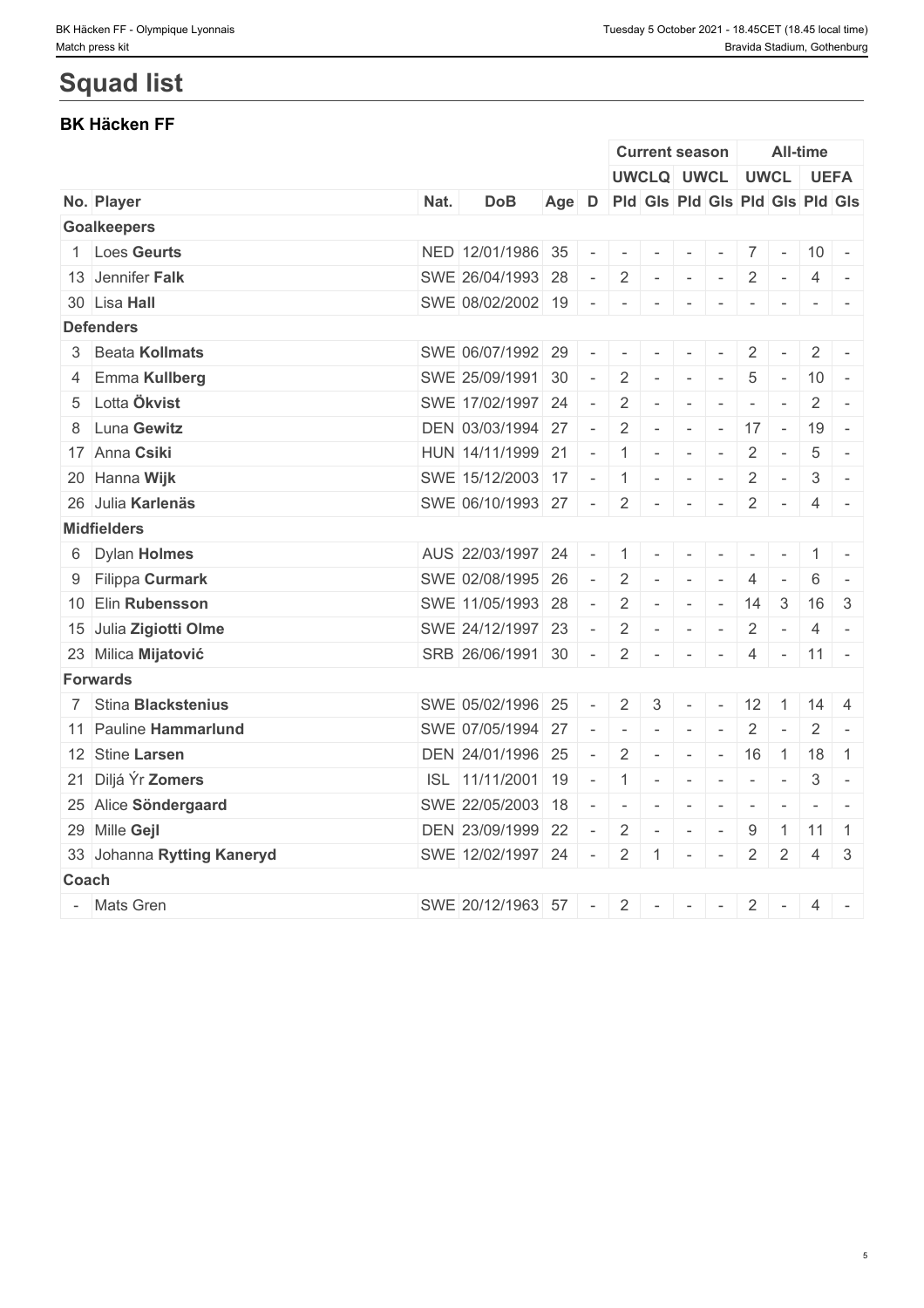### **Olympique Lyonnais**

|       |                            |      |                                           |                                       |                          |                                                                                                                                               | <b>Current season</b> |                          |                          |                          | <b>All-time</b> |                                                                                                             |                                                                                   |
|-------|----------------------------|------|-------------------------------------------|---------------------------------------|--------------------------|-----------------------------------------------------------------------------------------------------------------------------------------------|-----------------------|--------------------------|--------------------------|--------------------------|-----------------|-------------------------------------------------------------------------------------------------------------|-----------------------------------------------------------------------------------|
|       |                            |      |                                           |                                       |                          |                                                                                                                                               |                       |                          | UWCLQ UWCL UWCL UEFA     |                          |                 |                                                                                                             |                                                                                   |
|       | No. Player                 | Nat. | <b>DoB</b>                                | Age D Pld Gis Pld Gis Pld Gis Pld Gis |                          |                                                                                                                                               |                       |                          |                          |                          |                 |                                                                                                             |                                                                                   |
|       | <b>Goalkeepers</b>         |      |                                           |                                       |                          |                                                                                                                                               |                       |                          |                          |                          |                 |                                                                                                             |                                                                                   |
|       | 1 Christiane Endler        |      | CHI 23/07/1991 30                         |                                       | $\sim$                   |                                                                                                                                               |                       |                          | $2$ - - - 16 - 18 -      |                          |                 |                                                                                                             |                                                                                   |
|       | 30 Alyssia Paljevic        |      | FRA 22/06/2002                            | 19                                    |                          | $\sim$                                                                                                                                        | $\sim$                | $\sim$                   | $\sim$                   | $\sim$                   | $\sim$          |                                                                                                             |                                                                                   |
|       | 40 Emma Holmgren           |      | SWE 13/05/1997 24                         |                                       | $\sim$                   | $\sim$                                                                                                                                        | $\sim$                | $\overline{\phantom{a}}$ | $\sim$                   | $\overline{\phantom{a}}$ |                 |                                                                                                             |                                                                                   |
|       | 50 Feerine Belhadj         |      | FRA 14/02/2005 16 - - - -                 |                                       |                          |                                                                                                                                               |                       |                          | $\sim$                   | $\sim$                   | $\sim$          | $ -$                                                                                                        |                                                                                   |
|       | <b>Defenders</b>           |      |                                           |                                       |                          |                                                                                                                                               |                       |                          |                          |                          |                 |                                                                                                             |                                                                                   |
|       | 2 Grace Kazadi             |      | FRA 31/01/2001 20                         |                                       | $\sim$                   |                                                                                                                                               | $\sim$                | $\sim$                   |                          |                          |                 |                                                                                                             |                                                                                   |
|       | 3 Wendie Renard            |      | FRA 20/07/1990 31                         |                                       | $\sim$                   |                                                                                                                                               | $2$ -                 | $\sim$                   | $\sim$                   | 87                       | 27              | 95 29                                                                                                       |                                                                                   |
|       | 4 Selma Bacha              |      | FRA 09/11/2000 20                         |                                       | $\sim$                   |                                                                                                                                               | $1$ $-$               | $\mathbb{R}$             | $\sim$ $-$               | 23                       | $\overline{1}$  | 24                                                                                                          | $\overline{1}$                                                                    |
|       | 5 Perle Morroni            |      | FRA 15/10/1997 23                         |                                       | $\sim$                   | $\overline{2}$                                                                                                                                | $\vert$ 1             | $\sim$                   | $\mathbf{r}$             | 21                       | $\sim$          | 23                                                                                                          | $\overline{1}$                                                                    |
|       | 12 Ellie Carpenter         |      | AUS 28/04/2000 21                         |                                       | $\sim$                   |                                                                                                                                               | $2$ -                 | $\sim$                   | $\overline{\phantom{a}}$ | 5                        | $\sim$ $-$      | $7^{\circ}$                                                                                                 | $\overline{\phantom{a}}$                                                          |
|       | 18 Alice Sombath           |      | FRA 16/10/2003 17                         |                                       | $\sim$                   | .                                                                                                                                             |                       |                          |                          | $\sim$                   | $\sim$          |                                                                                                             | $\mathcal{L} = \{ \mathcal{L} \mid \mathcal{L} = \mathcal{L} \}$                  |
|       | 21 Kadeisha Buchanan       |      | CAN 05/11/1995 25                         |                                       | $\sim$                   |                                                                                                                                               | $2$ -                 | $\sim$                   | $\sim$                   | 22                       | $\overline{1}$  | 24                                                                                                          | $\overline{1}$                                                                    |
|       | 23 Janice Cayman           |      | BEL 12/10/1988 32                         |                                       | $\sim$                   | $2^{\circ}$                                                                                                                                   | $\sim$                | $\sim$                   | $\sim$                   | 21                       | $\overline{4}$  | $26 \quad 5$                                                                                                |                                                                                   |
|       | 29 Griedge M'Bock Bathy    |      | FRA 26/02/1995 26                         |                                       | $\sim$                   | $\frac{1}{2}$ , $\frac{1}{2}$ , $\frac{1}{2}$ , $\frac{1}{2}$ , $\frac{1}{2}$ , $\frac{1}{2}$ , $\frac{1}{2}$ , $\frac{1}{2}$ , $\frac{1}{2}$ |                       |                          |                          | $35 \quad 6$             |                 | $35 \quad 6$                                                                                                |                                                                                   |
|       | 34 Kysha Sylla             |      | FRA 04/02/2004 17                         |                                       | $\sim$                   | $\sim$                                                                                                                                        | $\sim$ $-$            | $\sim$                   | $\sim$                   | $\overline{\phantom{a}}$ | $\sim$          |                                                                                                             | $\frac{1}{2} \left( \frac{1}{2} \right) \left( \frac{1}{2} \right) = \frac{1}{2}$ |
|       | 35 Chloé Tapia             |      | FRA 30/05/2002 19                         |                                       | $\sim$                   | $\sim$                                                                                                                                        | $\sim$                | $\overline{\phantom{a}}$ |                          |                          |                 |                                                                                                             |                                                                                   |
|       | <b>Midfielders</b>         |      |                                           |                                       |                          |                                                                                                                                               |                       |                          |                          |                          |                 |                                                                                                             |                                                                                   |
|       |                            |      | FRA 28/09/1989 32                         |                                       | $\overline{\phantom{a}}$ |                                                                                                                                               |                       |                          |                          | 64                       | 8               | 68                                                                                                          | -9                                                                                |
|       | 6 Amandine Henry           |      |                                           |                                       |                          |                                                                                                                                               | $2$ -                 | $\sim$                   | $\sim$                   |                          |                 |                                                                                                             |                                                                                   |
|       | 7 Amel Majri               |      | FRA 25/01/1993 28                         |                                       | $\sim$                   | $2 \mid$                                                                                                                                      | $\overline{1}$        | $\sim$                   | $\sim$                   | 57                       | 13              | 59 14                                                                                                       |                                                                                   |
|       | 8 Sara Bjork Gunnarsdóttir |      | ISL 29/09/1990 31                         |                                       | $\sim$                   | $\sim$                                                                                                                                        | $\sim$                | $\sim$                   | $\overline{\phantom{a}}$ | 59                       | 19              |                                                                                                             | 62 22                                                                             |
|       | 11 Damaris Egurrola        |      | ESP 26/08/1999 22                         |                                       | $\overline{\phantom{a}}$ |                                                                                                                                               | $2$ -                 | $\sim$                   | $\sim$                   | 4                        | $\sim$          | 6                                                                                                           | $\sim$                                                                            |
|       | 17 Daniëlle van de Donk    |      | NED 05/08/1991 30                         |                                       | $\sim$                   | $\overline{2}$                                                                                                                                | $\sim$                | $\overline{\phantom{a}}$ | $\sim$                   | $\overline{5}$           | 3               | $\overline{7}$                                                                                              | 3                                                                                 |
|       | 20 Delphine Cascarino      |      | FRA 05/02/1997 24                         |                                       | $\sim$                   | 1 <sup>1</sup>                                                                                                                                | $\sim$                | $\sim$                   | $\sim$                   | 33                       | 6               | 34                                                                                                          | 6                                                                                 |
|       | 22 Sally Julini            |      | SUI 01/01/2003 18                         |                                       | $\overline{\phantom{a}}$ |                                                                                                                                               | $    -$               |                          | $\sim$                   | $1$ -                    |                 |                                                                                                             | $1$ -                                                                             |
|       | 25 Ines Nora Benyahia      |      | FRA 26/03/2003 18                         |                                       | $\sim$                   | $1 - 1 - 1 - 1 - 1$                                                                                                                           |                       |                          | $\sim$ $-$               | $\sim$                   |                 |                                                                                                             |                                                                                   |
|       | 31 Laurine Baga            |      | FRA 15/05/2003 18                         |                                       |                          | $\mathcal{A}=\{1,2,3,4,5,6,6\}$                                                                                                               |                       | $\sim$                   | $\sim$                   |                          |                 |                                                                                                             |                                                                                   |
|       | 32 Nesrine Bahlouli        |      | FRA 20/02/2003 18 - - - - - - - - -       |                                       |                          |                                                                                                                                               |                       |                          |                          |                          |                 | $\begin{array}{cccccccccc} \bullet & \bullet & \bullet & \bullet & \bullet & \bullet & \bullet \end{array}$ |                                                                                   |
|       | 36 Candice Charbonnier     |      | FRA 18/05/2003 18 - - - -                 |                                       |                          |                                                                                                                                               |                       |                          | $\sim$                   | $\sim$                   |                 |                                                                                                             |                                                                                   |
|       | <b>Forwards</b>            |      |                                           |                                       |                          |                                                                                                                                               |                       |                          |                          |                          |                 |                                                                                                             |                                                                                   |
|       | 13 Catarina Macario        |      | USA 04/10/1999 22 - 2 1 -                 |                                       |                          |                                                                                                                                               |                       |                          |                          | $\overline{4}$           |                 |                                                                                                             | 2                                                                                 |
|       | 14 Ada Hegerberg           |      | NOR 10/07/1995 26                         |                                       |                          | $\vert - \vert - \vert - \vert - \vert - \vert 50 \vert 53 \vert 50 \vert 53$                                                                 |                       |                          |                          |                          |                 |                                                                                                             |                                                                                   |
|       | 19 Emelyne Laurent         |      | FRA 04/11/1998 22 - 1 - - - 10 2 11 2     |                                       |                          |                                                                                                                                               |                       |                          |                          |                          |                 |                                                                                                             |                                                                                   |
|       | 24 Signe Bruun             |      | DEN 06/04/1998 23 - 2 - - - 17 3          |                                       |                          |                                                                                                                                               |                       |                          |                          |                          |                 | $19 \mid 3$                                                                                                 |                                                                                   |
|       | 27 Vicki Becho             |      | FRA 03/10/2003 18 - - - - - - - 1 - 1 - 1 |                                       |                          |                                                                                                                                               |                       |                          |                          |                          |                 |                                                                                                             |                                                                                   |
|       | 28 Melvine Malard          |      | FRA 28/06/2000 21 - 2 1 - -               |                                       |                          |                                                                                                                                               |                       |                          |                          |                          |                 | $9 \mid 4 \mid 11 \mid 5$                                                                                   |                                                                                   |
| Coach |                            |      |                                           |                                       |                          |                                                                                                                                               |                       |                          |                          |                          |                 |                                                                                                             |                                                                                   |
|       | - Sonia Bompastor          |      | FRA 08/06/1980 41 - 2 - - - - - 2 -       |                                       |                          |                                                                                                                                               |                       |                          |                          |                          |                 |                                                                                                             |                                                                                   |
|       |                            |      |                                           |                                       |                          |                                                                                                                                               |                       |                          |                          |                          |                 |                                                                                                             |                                                                                   |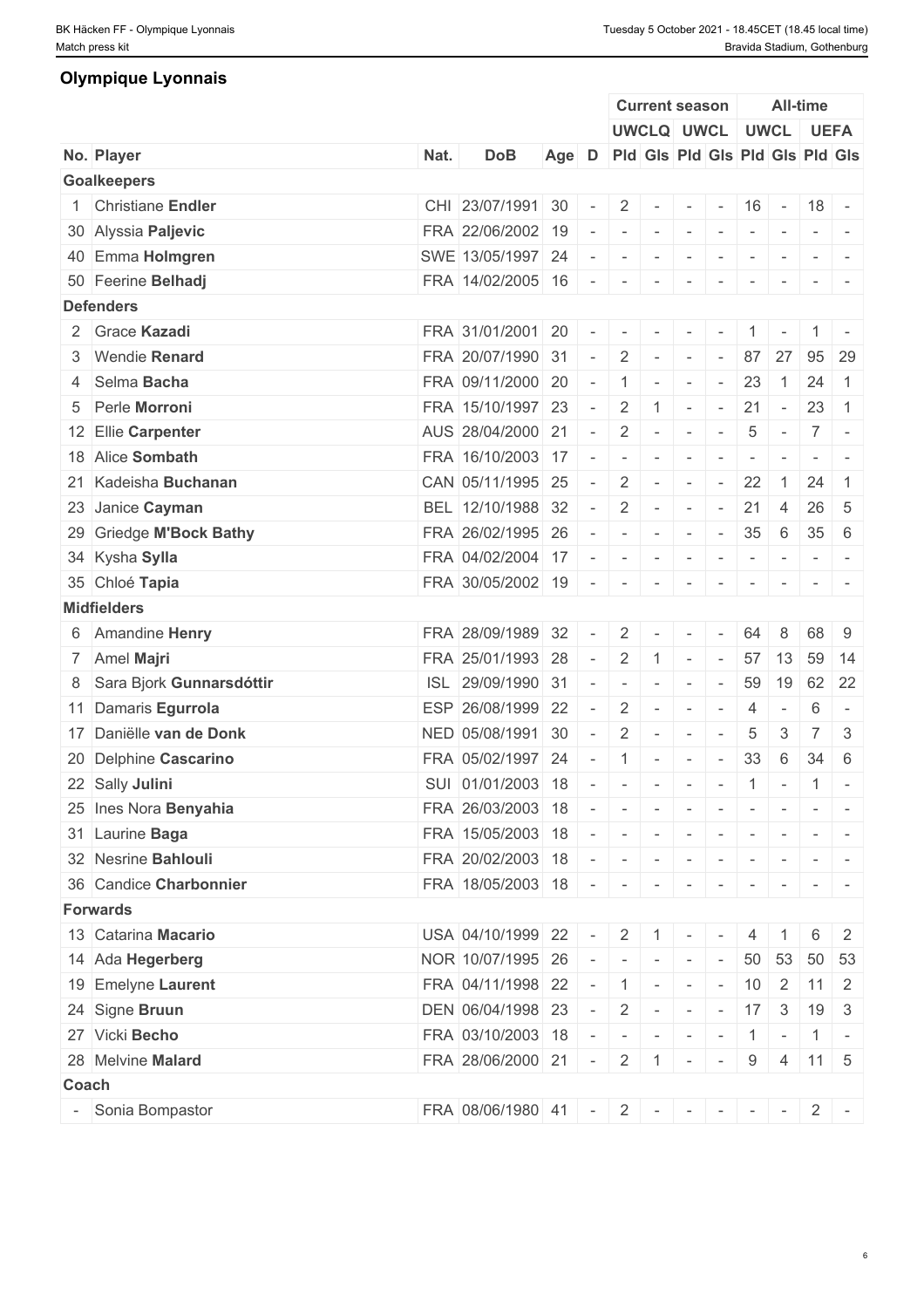# **Match officials**

| <b>Referee</b>               | Lorraine Watson (SCO)                             |  |
|------------------------------|---------------------------------------------------|--|
| <b>Assistant referees</b>    | Vikki Michelle Allan (SCO), Vikki Robertson (SCO) |  |
| <b>Fourth official</b>       | Abbie Hendry (SCO)                                |  |
| <b>UEFA Delegate</b>         | Roxana Berceanu (ROU)                             |  |
| <b>UEFA Referee observer</b> | Blaženka Logarušić (CRO)                          |  |
|                              |                                                   |  |

## **Referee**

| Name            | <b>UEFA Women's</b><br><b>Champions</b><br><b>UEFA matches</b><br>Date of birth<br>League<br>matches |
|-----------------|------------------------------------------------------------------------------------------------------|
| Lorraine Watson | 12/06/1985<br>16                                                                                     |

## **UEFA Women's Champions League matches involving teams from the two countries playing this match**

| <b>Date</b> | <b>Competition</b> | <b>Stage</b><br>reached | <b>Home Away</b>        |                                        | <b>Result</b> | Venue     |
|-------------|--------------------|-------------------------|-------------------------|----------------------------------------|---------------|-----------|
| 12/10/2016  | <b>UWCL</b>        | R32                     | FC Rosengård Breidablik |                                        | $0-0$         | Malmo     |
| 17/11/2016  | <b>UWCL</b>        | R <sub>16</sub>         |                         | Paris Saint-Germain WFC BIIK-Shymkent  | $4 - 7$       | Paris     |
| 16/10/2019  | <b>UWCL</b>        | R <sub>16</sub>         |                         | Fortuna Hjørring Olympique Lyonnais    | $0 - 4$       | Hjorring  |
| 10/12/2020  | <b>UWCL</b>        | R32                     |                         | GKS Górnik Leczna Paris Saint-Germain  | $0 - 2$       | Leczna    |
| 01/09/2021  | <b>UWCL</b>        | 2QR                     |                         | VfL Wolfsburg FC Girondins de Bordeaux | $3 - 2$       | Wolfsburg |

## **Other matches involving teams from either of the two countries involved in this match**

| <b>Date</b> | <b>Competition</b> | <b>Stage</b><br>reached | <b>Home Away</b>        |                                              | Result   | Venue          |
|-------------|--------------------|-------------------------|-------------------------|----------------------------------------------|----------|----------------|
| 18/07/2015  | <b>WU19</b>        | GS-FT                   |                         | Sweden Denmark                               | $1 - 0$  | Rishon Le-zion |
| 12/10/2016  | <b>UWCL</b>        | R32                     | FC Rosengård Breidablik |                                              | $0 - 0$  | Malmo          |
| 17/11/2016  | <b>UWCL</b>        | R <sub>16</sub>         |                         | Paris Saint-Germain WFC BIIK-Shymkent        | $4 - 1$  | Paris          |
| 16/10/2019  | <b>UWCL</b>        | R <sub>16</sub>         |                         | Fortuna Hjørring Olympique Lyonnais          | $0 - 4$  | Hjorring       |
| 01/12/2020  | <b>WEURO</b>       | Qual. GS                |                         | France Kazakhstan                            | $12 - 0$ | Vannes         |
| 10/12/2020  | <b>UWCL</b>        | <b>R32</b>              |                         | <b>GKS Górnik Leczna Paris Saint-Germain</b> | $0 - 2$  | Leczna         |
| 01/09/2021  | <b>UWCL</b>        | 2QR                     |                         | VfL Wolfsburg FC Girondins de Bordeaux       | $3 - 2$  | Wolfsburg      |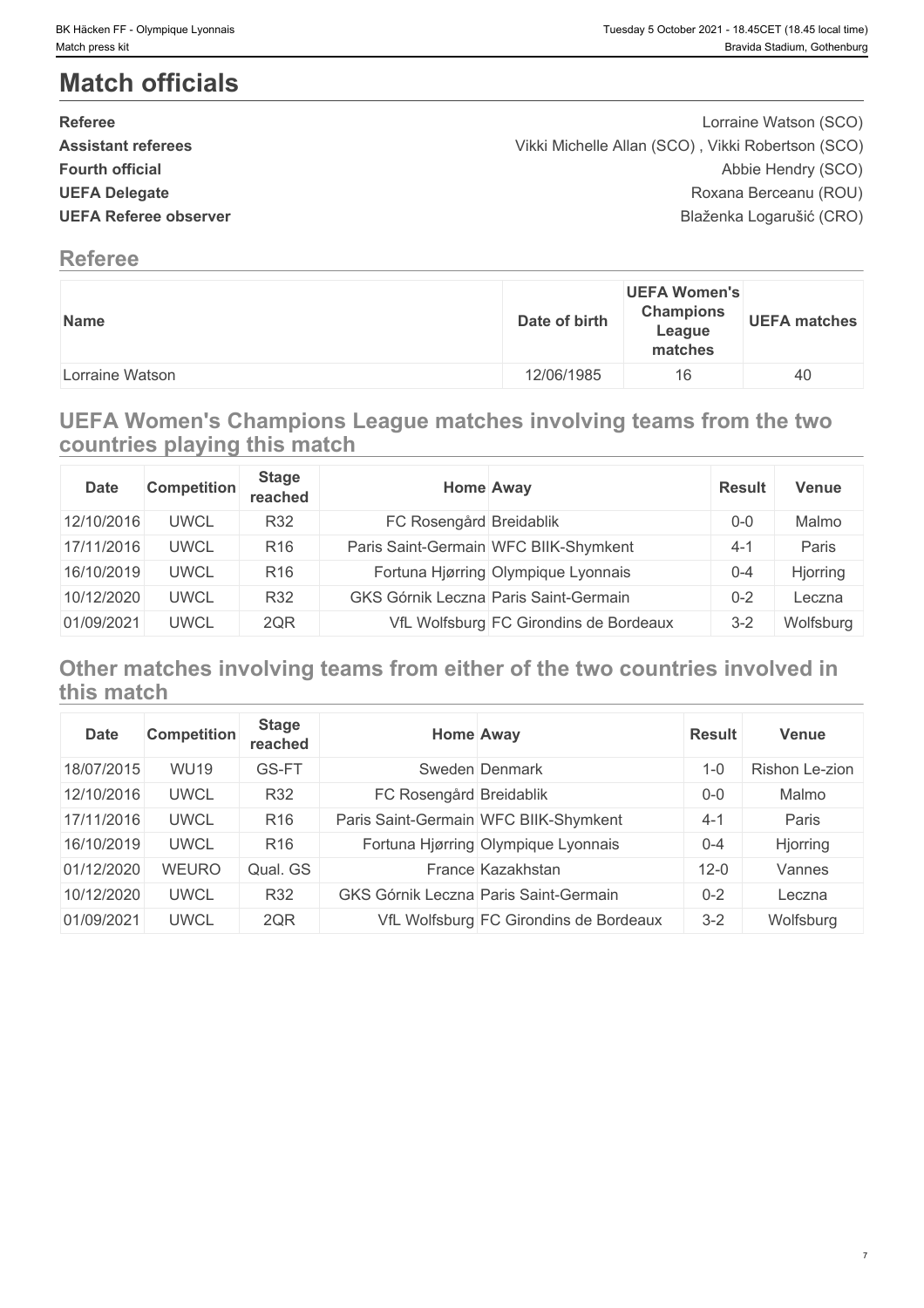# **Fixtures and results**

Execption in

[/insideuefa/mediaservices/presskits/womenschampionsleague/season=2022/round=2001422/day=1/session=1/match

Slot []

ExceptionInfo [Error executing child request for /code/PressKits/fixturesAndResults.aspx.]

Inner Exception [Exception of type 'System.Web.HttpUnhandledException' was thrown.]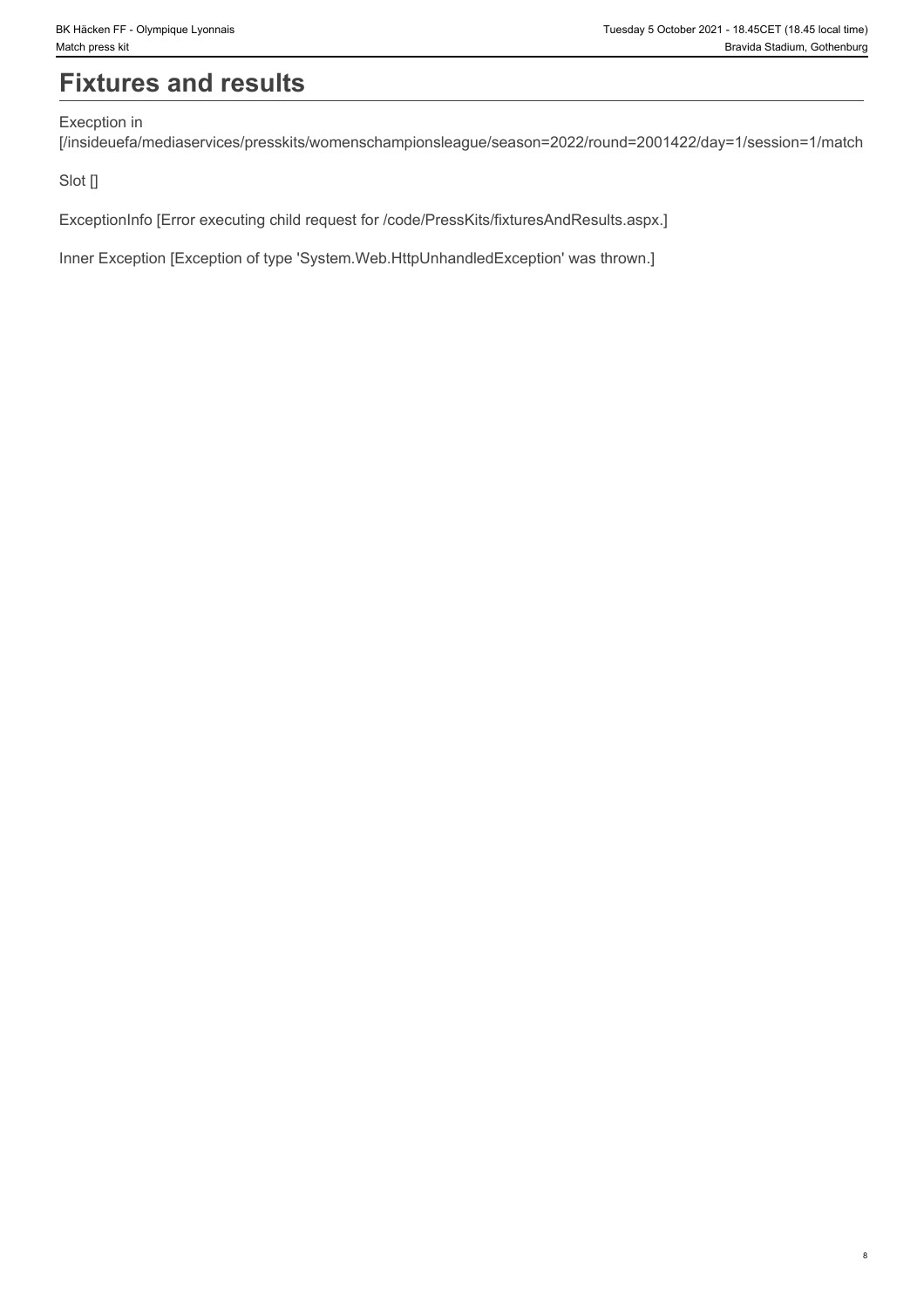# **Match-by-match lineups**

# **BK Häcken FF**

### **UEFA Women's Champions League - Second qualifying round**

### (01/09/2021)

### **Vålerenga FB 1-3 BK Häcken FF**

**Goals:** 0-1 Angeldal 32, 0-2 Angeldal 45, 0-3 Blackstenius 64, 1-3 Madsen 83 **BK Häcken FF:** Falk, Kullberg, Ökvist (80 Csiki), Blackstenius (88 Karlenäs), Gewitz, Curmark, Rubensson, Larsen (68 Zomers), Zigiotti Olme (68 Mijatović), Angeldal, Rytting Kaneryd (88 Gejl)

### (08/09/2021)

### **BK Häcken FF 3-2 Vålerenga FB** (agg: 6-3)

**Goals:** 1-0 Blackstenius 39, 2-0 Blackstenius 52, 2-1 Jensen 73, 3-1 Rytting Kaneryd 78, 3-2 Stengel 88 **BK Häcken FF:** Falk, Kullberg, Ökvist, Blackstenius, Gewitz, Curmark, Rubensson (88 Wijk), Larsen, Zigiotti Olme (62 Mijatović), Karlenäs (79 Holmes), Rytting Kaneryd (88 Gejl)

### **Group stage – final tournament**

### **Group D**

| <b>Club</b>               |  |  |  | $PId \mid W \mid D \mid L \mid GF \mid GA \mid Pts \mid$ |
|---------------------------|--|--|--|----------------------------------------------------------|
| <b>BK Häcken FF</b>       |  |  |  | $0$ 0 0 0 0 0 0 0 0                                      |
| FC Bayern München         |  |  |  | 0   0   0   0   0   0   0                                |
| <b>Olympique Lyonnais</b> |  |  |  | $0$ 0 0 0 0 0 0 0 0                                      |
| <b>SL Benfica</b>         |  |  |  | $0 0 0 0 0 0 0 0 0$                                      |

### **Matchday 1** (05/10/2021)

BK Häcken FF-Olympique Lyonnais

### **Matchday 2** (14/10/2021)

FC Bayern München-BK Häcken FF

### **Matchday 3** (10/11/2021)

SL Benfica-BK Häcken FF

### **Matchday 4** (17/11/2021)

BK Häcken FF-SL Benfica

**Matchday 5** (09/12/2021) BK Häcken FF-FC Bayern München

### **Matchday 6** (15/12/2021) Olympique Lyonnais-BK Häcken FF

### **Olympique Lyonnais**

### **UEFA Women's Champions League - Second qualifying round**

### (01/09/2021)

**Levante UD 1-2 Olympique Lyonnais Goals:** 0-1 Malard 80, 0-2 Morroni 84, 1-2 Crivelari Anselmo 86 **Olympique Lyonnais:** Endler, Renard, Bacha, Morroni, Henry, Majri, Carpenter (78 Cayman), Macario (62 Egurrola), van de Donk (62 Malard), Buchanan, Bruun (56 Laurent)

### (08/09/2021)

**Olympique Lyonnais 2-1 Levante UD** (agg: 4-2) **Goals:** 1-0 Majri 60, 2-0 Macario 63, 2-1 Cometti 64 **Olympique Lyonnais:** Endler, Renard, Morroni, Henry, Majri, Egurrola (82 Bruun), Carpenter, Macario, D. Cascarino (46 Cayman), Buchanan, Malard (62 van de Donk)

### **Group stage – final tournament**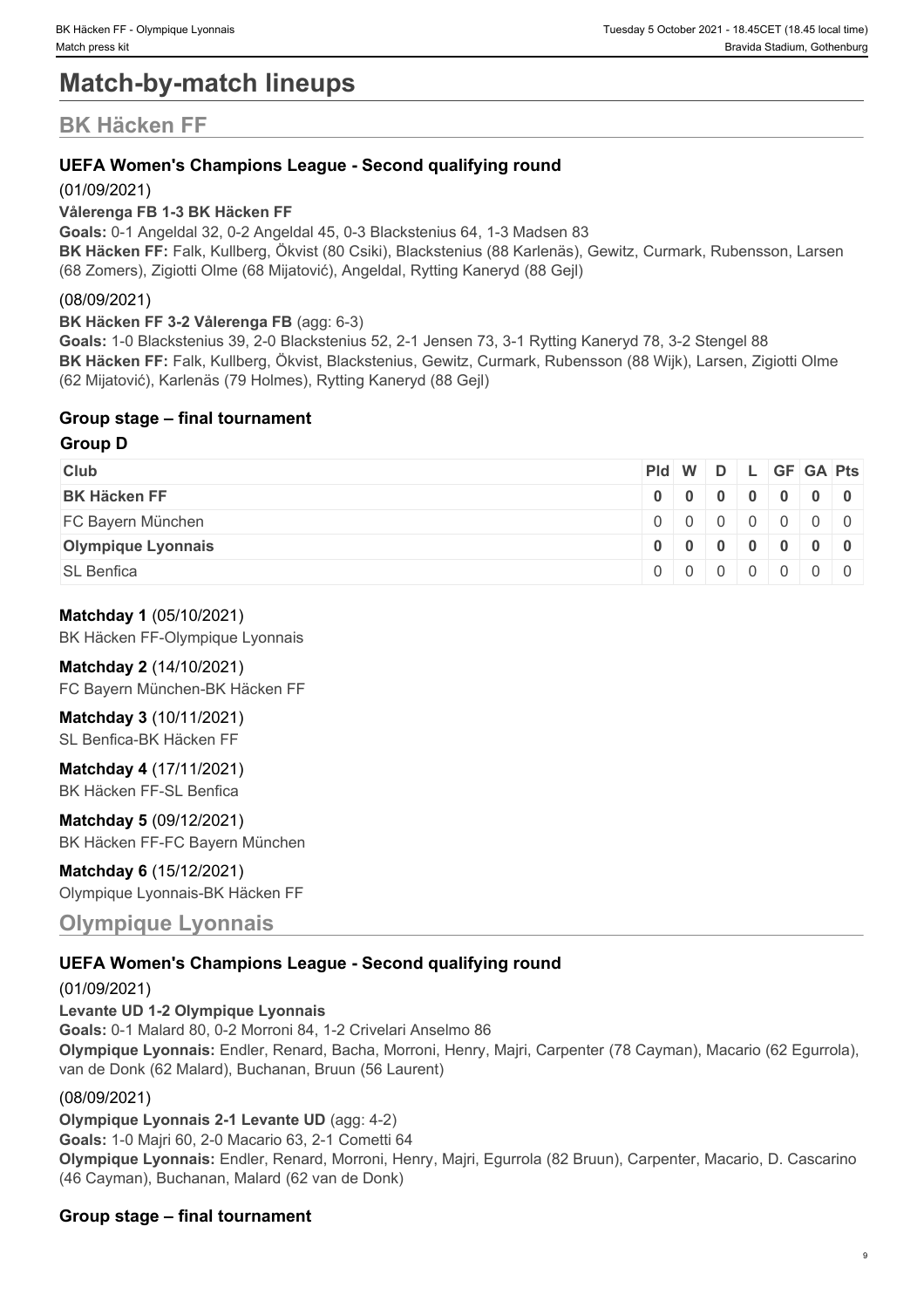BK Häcken FF - Olympique Lyonnais Tuesday 5 October 2021 - 18.45CET (18.45 local time) Match press kit **Bravida Stadium, Gothenburg** and Match press kit **Bravida Stadium, Gothenburg** and Match press kit

**Matchday 1** (05/10/2021) BK Häcken FF-Olympique Lyonnais

**Matchday 2** (14/10/2021) Olympique Lyonnais-SL Benfica

**Matchday 3** (10/11/2021) Olympique Lyonnais-FC Bayern München

**Matchday 4** (17/11/2021) FC Bayern München-Olympique Lyonnais

**Matchday 5** (09/12/2021) SL Benfica-Olympique Lyonnais

**Matchday 6** (15/12/2021) Olympique Lyonnais-BK Häcken FF